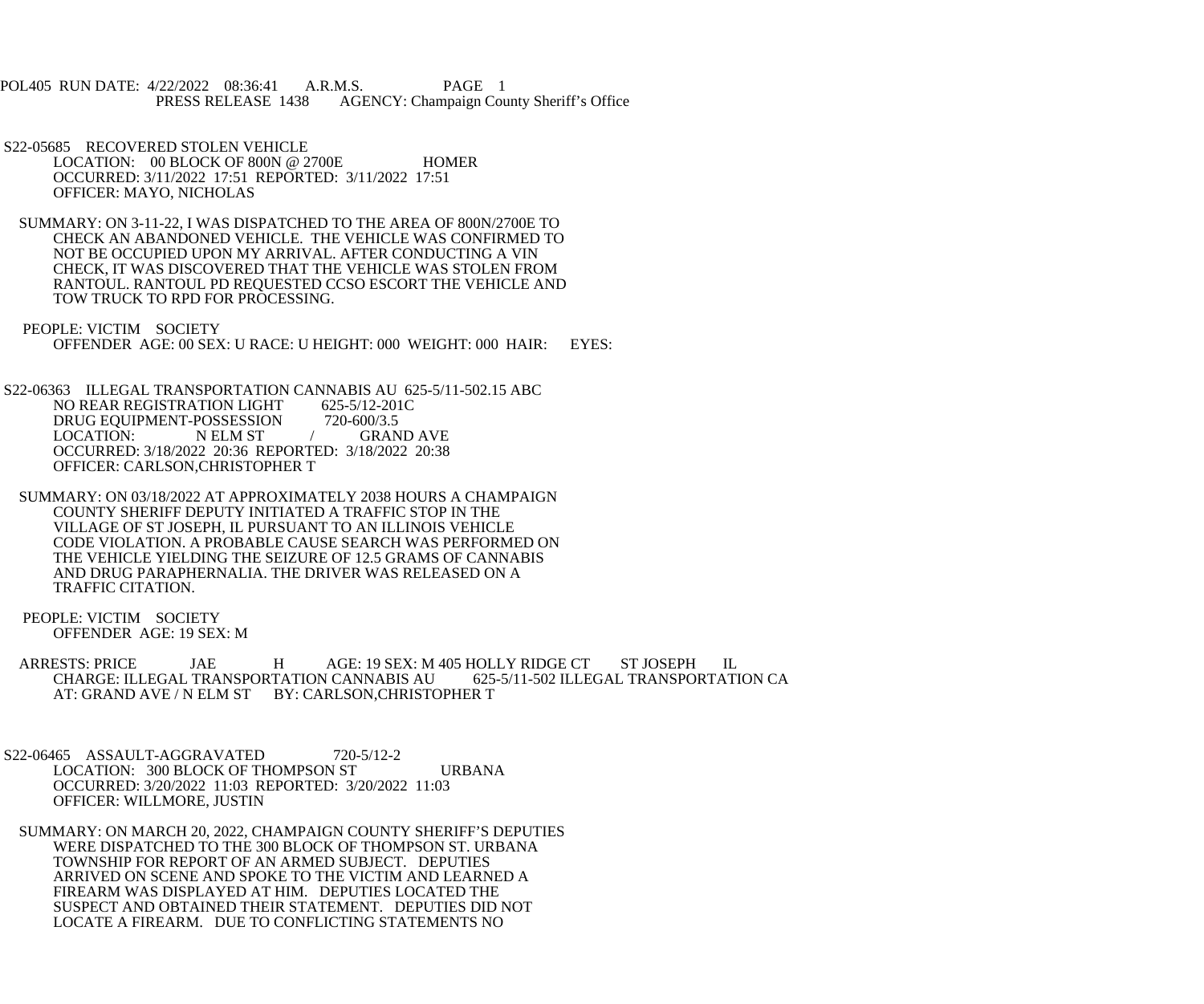POL405 RUN DATE: 4/22/2022 08:36:41 A.R.M.S. PAGE 2 PRESS RELEASE 1438 AGENCY: Champaign County Sheriff's Office ENFORCEMENT ACTION WAS TAKEN AT THIS TIME.

 OFFENDER AGE: 26 SEX: M VICTIM AGE: 62 SEX: M URBANA IL

- S22-06509 THEFT FROM MOTOR VEHICLE 720-5/16-1 LOCATION: 100 BLOCK OF STERLING CT SAVOY OCCURRED: 3/20/2022 4:00 REPORTED: 3/20/2022 21:36 OFFICER: METZLER, JEFFREY
- SUMMARY: DEPUTIES WERE DISPATCHED TO THE 100 BLOCK OF STERLING CT. IN THE VILLAGE OF SAVOY FOR A REPORT OF A THEFT OF LICENSE PLATES. THERE WAS NO SUSPECT INFORMATION AND NO CAMERAS IN THE AREA. DEPUTIES ENTERED THE LICENSE PLATES AS STOLEN INTO LEADS.
- PROPERTY: STOLEN 2 LICENSE PLATE
	- OFFENDER AGE: 00 SEX: U RACE: U HEIGHT: 000 WEIGHT: 000 HAIR: EYES: VICTIM AGE: 54 SEX: M SAVOY IL
- S22-06529 THEFT-MOTOR VEHICLE 720-5/16,625-5/4<br>LOCATION: TONI LN / DALE III LN TONI LN  $/$  DALE III LN/FRED LN OCCURRED: 3/20/2022 23:00 REPORTED: 3/21/2022 8:24 OFFICER: LIVINGSTON, ANDREW
- SUMMARY: ON 3/21/2022, CHAMPAIGN COUNTY SHERIFF DEPUTIES WERE DISPATCHED TO WOODLAND ACRES TRAILER PARK FOR A REPORT OF A STOLEN VEHICLE. DEPUTIES SPOKE WITH THE VICTIM WHO ADVISED THEIR VEHICLE WAS STOLEN SOMETIME OVERNIGHT. THE VICTIM SAID THEY LEFT THE VEHICLE UNLOCKED WITH THE KEYS INSIDE. THE VEHICLE WAS ENTERED INTO LEADS AS A STOLEN VEHICLE. DEPUTIES LATER GOT INFORMATION THAT THE VEHICLE WAS AT A LOCAL AUTOMOTIVE SHOP. DEPUTIES AND OFFICERS FROM UPD WOULD LATER LEARN THAT THE VEHICLE LEFT PRIOR TO THEIR ARRIVAL. THE VEHICLE WAS LOCATED APPROXIMATELY ONE MILE FROM THE AUTOMOTIVE SHOP AND WAS UNOCCUPIED. NO ARRESTS WERE MADE.
- PROPERTY: STOLEN MOTOR VEHICLE-OTHER COLOR: TAN/TAN 2002 MAKE: CADI MODEL: ESC BODY: PK LIC#: IL L765134
	- OFFENDER AGE: 00 SEX: U RACE: U HEIGHT: 000 WEIGHT: 000 HAIR: EYES: VICTIM AGE: 34 SEX: M URBANA IL
- S22-06537 RECOVERED PROPERTY ONLY LOCATION: 2100 BLOCK OF E UNIVERSITY AVE URBANA OCCURRED: 3/21/2022 0:00 REPORTED: 3/21/2022 9:06 OFFICER: LIVINGSTON, ANDREW
- SUMMARY: ON 3/21/2022, A CHAMPAIGN COUNTY SHERIFF DEPUTY RECOVERED PROPERTY NEAR WOODLAND ACRES TRAILER PARK. THE PROPERTY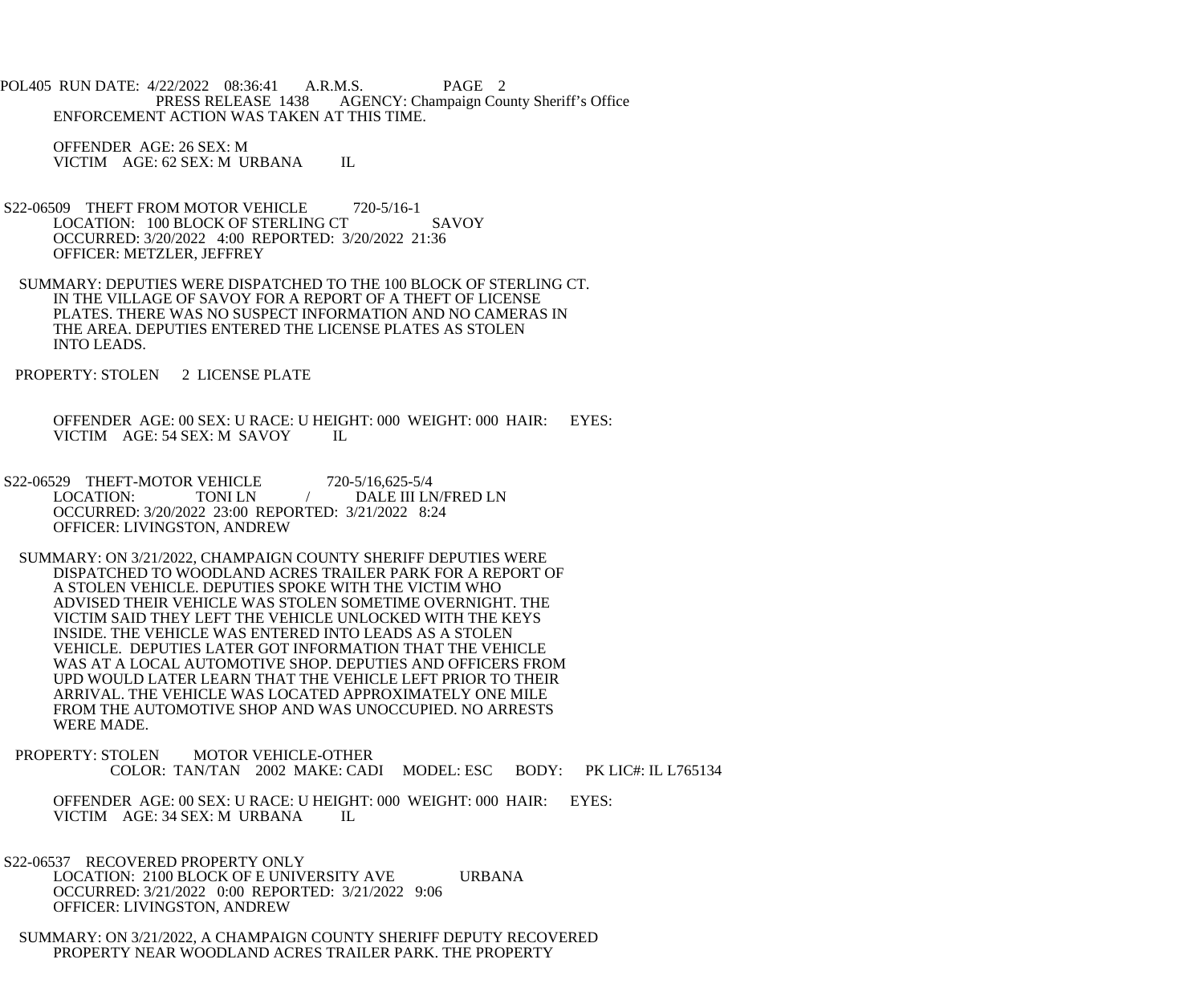POL405 RUN DATE: 4/22/2022 08:36:41 A.R.M.S. PAGE 3<br>PRESS RELEASE 1438 AGENCY: Champaign Cou AGENCY: Champaign County Sheriff's Office WAS ENTERED INTO EVIDENCE FOR SAFEKEEPING AT CCSO. THE OWNER OF THE PROPERTY HAS NOT BEEN LOCATED.

PROPERTY: STOLEN 1 CREDIT/DEBIT/GAS CARDS

 PEOPLE: VICTIM SOCIETY-WARRANTS/RECOVERED PROPERTY OFFENDER AGE: 00 SEX: U RACE: U HEIGHT: 000 WEIGHT: 000 HAIR: EYES:

S22-06560 BURGLARY RESIDENTIAL 720-5/19-3 LOCATION: 1100 BLOCK OF THOMAS CT MAHOMET OCCURRED: 3/20/2022 15:00 REPORTED: 3/21/2022 12:07 OFFICER: FLOYD,CODY L

 SUMMARY: ON 3/21/22 AT APPROXIMATELY 12:09 HOURS, CHAMPAIGN COUNTY SHERIFF'S DEPUTIES WERE DISPATCHED TO THE 1100 BLOCK OF THOMAS CT. IN MAHOMET TOWNSHIP FOR THE REPORT OF A BURGLARY. EVIDENCE WAS COLLECTED AND ONE (1) ITEM WAS ENTERED INTO LEADS AS STOLEN. NO SUSPECT INFORMATION IS AVAILABLE AT THIS TIME.

PROPERTY: STOLEN 1 TOOL

- STOLEN 1 POWER TOOL-SHOP
- STOLEN 1 POWER TOOL-SHOP
- STOLEN 3 TOOL
- STOLEN 1 TOOL
- STOLEN 1 TOOL
- STOLEN 1 TOOL
- STOLEN 1 APPLIANCE
- STOLEN 1 FURNISHINGS
- STOLEN 1 POWER TOOL-SHOP
- STOLEN 1 TOOL
- STOLEN 1 TELEVISION
- STOLEN 1 TOOL

OFFENDER AGE: 00 SEX: U RACE: U HEIGHT: 000 WEIGHT: 000 HAIR: EYES: VICTIM AGE: 50 SEX: M MAHOMET IL VICTIM AGE: 50 SEX: M MAHOMET

S22-06596 DECEPTIVE PRACTICES 720-5/17-1 LOCATION: 1100 BLOCK OF MADISON CR URBANA OCCURRED: 3/01/2022 4:46 REPORTED: 3/21/2022 15:22 OFFICER: MAYO, NICHOLAS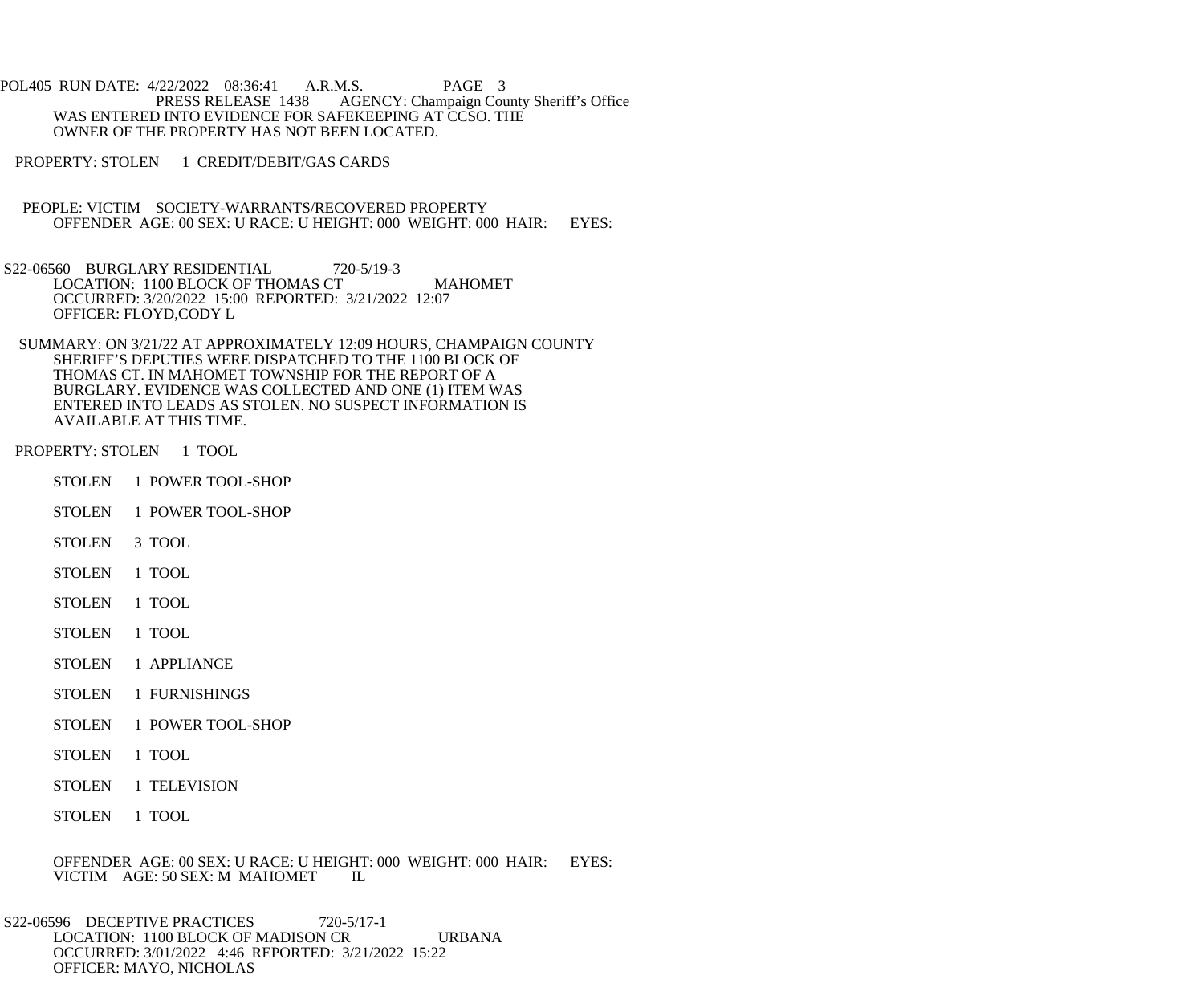POL405 RUN DATE: 4/22/2022 08:36:41 A.R.M.S. PAGE 4<br>PRESS RELEASE 1438 AGENCY: Champaign Cou AGENCY: Champaign County Sheriff's Office

- SUMMARY: ON 3/21/22, I TOOK A REPORT OF DECEPTIVE PRACTICES FROM A RESIDENT OF URBANA TOWNSHIP. THE VICTIM BELIEVED SHE WAS PURCHASING A PUPPY ONLINE. AFTER PAYING MONEY TO THE SUSPECT THROUGH A BILL PAY SERVICE, THE VICTIM WAS THEN ASKED TO PAY AN ASTOUNDING RATE FOR A COURIER FEE TO DELIVER THE PUPPY. AT THIS TIME THE VICTIM REQUESTED A REFUND FROM THE SELLER, WHO HAS YET TO CONTACT THE VICTIM.
- PROPERTY: STOLEN CURRENCY-NOT CHECKS/BOND
	- OFFENDER AGE: 00 SEX: U RACE: U HEIGHT: 000 WEIGHT: 000 HAIR: EYES: VICTIM AGE: 72 SEX: F URBANA IL
- S22-06589 OTHER TROUBLE/INFO RPT LOCATION: 2400 BLOCK OF E NEVADA ST URBANA OCCURRED: 3/21/2022 16:29 REPORTED: 3/21/2022 16:29 OFFICER: MAYO, NICHOLAS
- SUMMARY: ON 3/21/22 I WAS DISPATCHED TO A RESIDENCE IN URBANA TOWNSHIP FOR A THREATS REPORT. AFTER SPEAKING WITH THE CALLER, SHE STATED SHE WAS INDIRECTLY CONTACTED BY THE PETITIONER ON AN ORDER OF PROTECTION, WHERE THE CALLER IS THE RESPONDENT. THE CALLER STATED THAT THE PETITIONER DONATED MONEY TO THE CALLER THROUGH A CROWD FUNDING WEBSITE. THE CALLER RESPONDED TO THE PETITIONER, WHO WAS USING A FAKE NAME. THE CALLER WANTED THIS INCIDENT DOCUMENTED IN THE EVENT THAT THE PETITIONER ACCUSES THE CALLER OF VIOLATING THE OP.
- S22-07428 TRAFFIC SIGN VIOLATION 625-5/11-1204 ILLEGAL TRANSPORTATION CANNABIS AU 625-5/11-502.15 ABC<br>LOCATION: E MAPLEWOOD / CHERYL E MAPLEWOOD / OCCURRED: 3/31/2022 20:16 REPORTED: 3/31/2022 20:17 OFFICER: KEYES, CHELSEY
- SUMMARY: DEPUTY CONDUCTED A TRAFFIC STOP AND NOTICED A STRONG CANNABIS ODOR EMANATING FROM THE SUSPECT VEHICLE. THE VEHICLE WAS ULTIMATELY SEARCHED AND A SMALL AMOUNT OF CANNABIS WAS LOCATED. THE DRIVER WAS CITED AND RELEASED.

PEOPLE: VICTIM SOCIETY

ARRESTS: SANFORD TATUM N AGE: 21 SEX: F 1741 GLEASON DR RANTOUL IL<br>CHARGE: TRAFFIC SIGN VIOLATION 625-5/11-120 TRAFFIC SIGN VIOLATION CHARGE: TRAFFIC SIGN VIOLATION AT: BY: KEYES, CHELSEY<br>SANFORD TATUM N A SANFORD TATUM N AGE: 21 SEX: F 1741 GLEASON DR RANTOUL IL CHARGE: TRAFFIC SIGN VIOLATION 625-5/11-120 TRAFFIC SIGN VIOLATION CHARGE: TRAFFIC SIGN VIOLATION 625-5/11-120 TRAFFIC SIGN VIOLATION AT: BY: KEYES, CHELSEY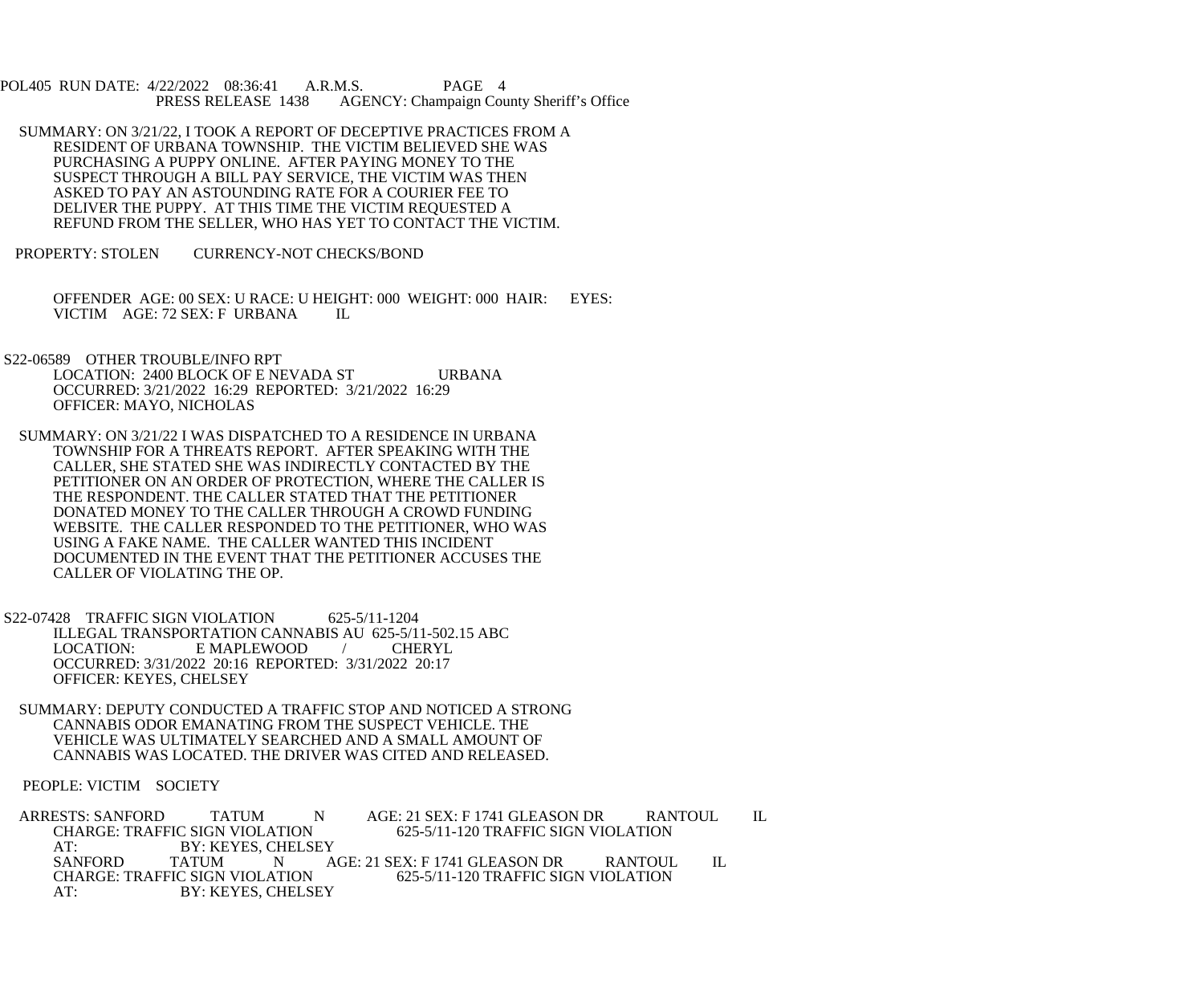POL405 RUN DATE: 4/22/2022 08:36:41 A.R.M.S. PAGE 5<br>PRESS RELEASE 1438 AGENCY: Champaign Cou AGENCY: Champaign County Sheriff's Office

 S22-07827 BATTERY-DOMESTIC 720-5/12-3.2 LOCATION: 2600 BLOCK OF CHERRY HILLS DR CHAMPAIGN OCCURRED: 4/05/2022 20:19 REPORTED: 4/05/2022 20:19 OFFICER: WELDON, MATTHEW

 SUMMARY: DISPATCHED TO A CHAMPAIGN TOWNSHIP ADDRESS IN REFERENCE TO A DOMESTIC INCIDENT. THE SUSPECT HAD PUSHED THE VICTIM BY THEIR ARMS TO GET THEM OUT OF THE RESIDENCE AFTER A VERBAL ARGUMENT. THE SUSPECT WAS PLACED UNDER ARREST FOR DOMESTIC BATTERY.

PEOPLE: VICTIM AGE: 21 SEX: F CHAMPAIGN IL

ARRESTS: ROE MICHAEL S AGE: 31 SEX: M 2602 CHERRY HILLS DR CHAMPAIGN IL CHARGE: BATTERY-DOMESTIC 720-5/12-3.2 BATTERY-DOMESTIC CHARGE: BATTERY-DOMESTIC 720-5/12-3.2 BATTERY-DOMESTIC AT: 2602 CHERRY HILLS DR BY: WELDON, MATTHEW

S22-07880 WARRANT-IN STATE

DRIVING UNDER REVOKED LICENSE 625-5/6-303<br>TRAFFIC SIGNAL VIOLATION 625-5/11-306 TRAFFIC SIGNAL VIOLATION CONTROLLED SUBSTANCE-POSSESSION 720-570/402 LOCATION: 1100 BLOCK OF 1200E CHAMPAIGN OCCURRED: 4/06/2022 12:39 REPORTED: 4/06/2022 12:39 OFFICER: JAMES, ALEXANDER

 SUMMARY: DEPUTIES CONDUCTED A TRAFFIC STOP, THE DRIVER WAS ULTIMATELY ARRESTED FOR A WARRANT AND CITED FOR DRIVING ON A REVOKED LICENSE.

PEOPLE: VICTIM SOCIETY-WARRANTS/RECOVERED PROPERTY

ARRESTS: WAKEFIELD PAMELA G AGE: 43 SEX: F 106 S COLER #10 URBANA IL<br>CHARGE: WARRANT-IN STATE WARRANT WARRANT-IN STATE CHARGE: WARRANT-IN STATE WARRANT<br>AT: 1153 1200E CHAMPAIGN BY: JAMES, ALEXANDER AT: 1153 1200E CHAMPAIGN BY: JAMES, ALEXANDER PAMELA G AGE: 43 SEX: F 106 S COLER #10 URBANA IL<br>G UNDER REVOKED LICENSE 625-5/6-303 DRIVING UNDER REVOKED LIC CHARGE: DRIVING UNDER REVOKED LICENSE 62<br>AT: 1153 1200E CHAMPAIGN BY: JAMES, ALEXANDER AT: 1153 1200E CHAMPAIGN BY: JAMES, ALEXANDER WAKEFIELD PAMELA G AGE: 43 SEX: F 106 S COLER #10 URBANA IL<br>CHARGE: TRAFFIC SIGNAL VIOLATION 625-5/11-306 TRAFFIC SIGNAL VIOLATION CHARGE: TRAFFIC SIGNAL VIOLATION 625-5/11-306 TRAFFIC SIGNAL VIOLATION AT: 1153 1200E CHAMPAIGN BY: JAMES, ALEXANDER WAKEFIELD PAMELA G AGE: 43 SEX: F 106 S COLER #10 URBANA IL<br>CHARGE: CONTROLLED SUBSTANCE-POSSESSION 720-570/402 CONTROLLED SUBSTANCE-POSS CHARGE: CONTROLLED SUBSTANCE-POSSESSION AT: 1153 1200E CHAMPAIGN BY: JAMES, ALEXANDER

S22-07896 DECEPTIVE PRACTICES 720-5/17-1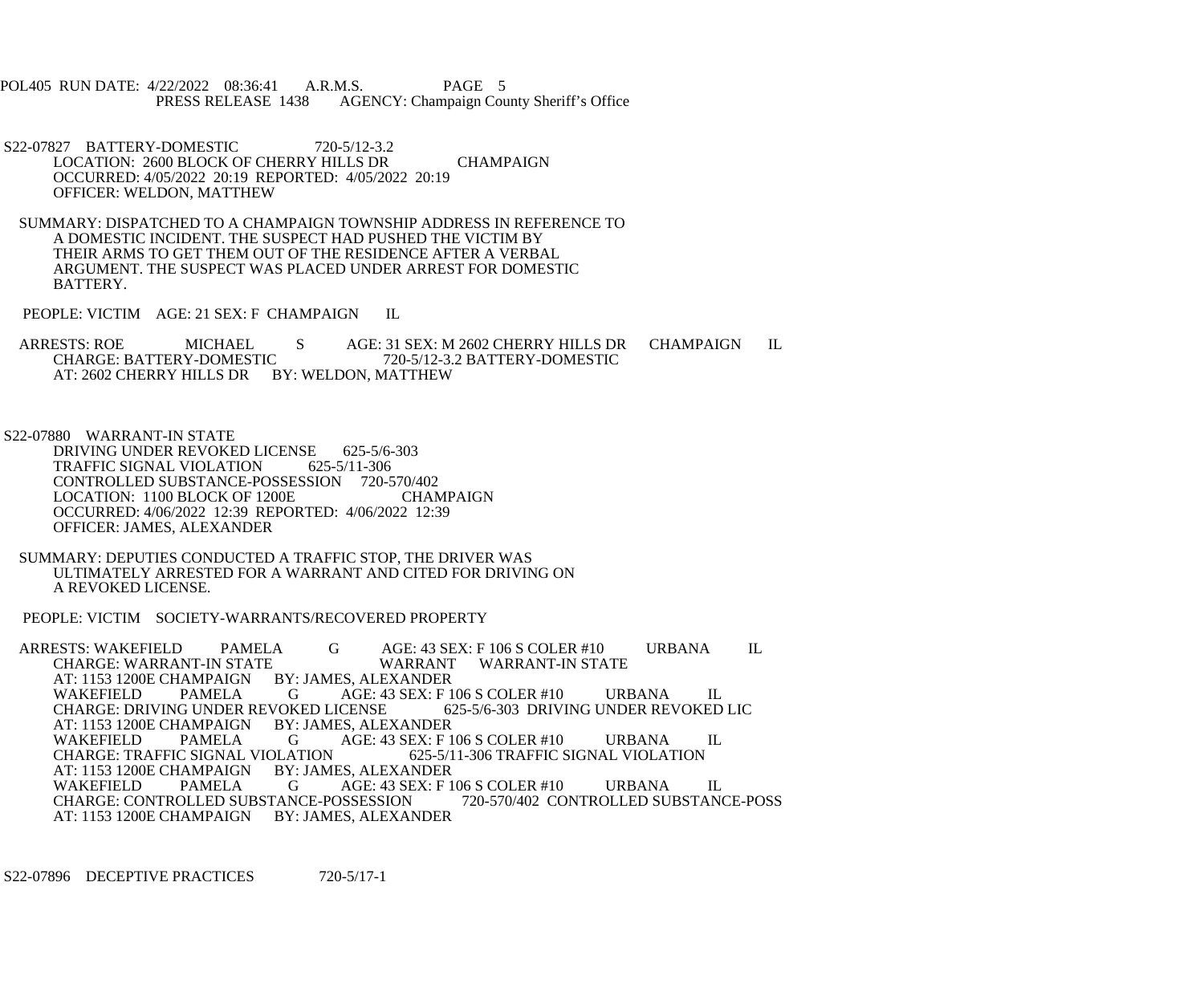POL405 RUN DATE: 4/22/2022 08:36:41 A.R.M.S. PAGE 6<br>PRESS RELEASE 1438 AGENCY: Champaign Cou AGENCY: Champaign County Sheriff's Office LOCATION: 300 BLOCK OF BRADY LN URBANA OCCURRED: 4/06/2022 15:19 REPORTED: 4/06/2022 15:19 OFFICER: REIFSTECK, JONATHAN

 SUMMARY: THE SUSPECT SCAMMED THE VICTIM DURING A FACEBOOK MARKETPLACE TRANSACTION. THE SCAM WAS IN THE AMOUNT OF \$1, 200.00.

OFFENDER AGE: 00 SEX: U RACE: U HEIGHT: 000 WEIGHT: 000 HAIR: EYES: VICTIM AGE: 29 SEX: F URBANA VICTIM AGE: 29 SEX: F URBANA

- S22-07925 THEFT \$500 AND UNDER 720-5/16-1 LOCATION: 4900 BLOCK OF N MARKET ST CHAMPAIGN OCCURRED: 4/06/2022 18:25 REPORTED: 4/06/2022 19:26 OFFICER: METZLER, JEFFREY
- SUMMARY: DEPUTIES WERE DISPATCHED TO THE4900 BLOCK OF N. MARKET ST. FOR A REPORT OF A THEFT. NO EVIDENCE WAS AVAILABLE AT THE TIME. THE REPORTING PERSON WAS ABLE TO SHOW VIDEO EVIDENCE OF THE CRIME, HOWEVER WAS NOT ABLE TO PROVIDE ME WITH A COPY OF THE VIDEO. THE REPORTING PERSON WAS ADVISED A REPORT WOULD BE GENERATED AND PROVIDED WITH A MEANS TO PROVIDE THE SHERIFF'S DEPARTMENT WITH THE VIDEO EVIDENCE WHEN AVAILABLE.
- PROPERTY: STOLEN 12 FOOD-OTHER/NON MEAT
	- STOLEN 15 FOOD-OTHER/NON MEAT
	- STOLEN 1 HOUSEHOLD WARES

OFFENDER AGE: 00 SEX: U RACE: U HEIGHT: 000 WEIGHT: 000 HAIR: EYES:<br>VICTIM ROAD RANGER CHAMPAIGN IL VICTIM ROAD RANGER

- S22-07929 THEFT-MOTOR VEHICLE 720-5/16,625-5/4<br>POSSESSION STOLEN PROPERTY 720-5/16-1A4 POSSESSION STOLEN PROPERTY RECOVERED STOLEN VEHICLE<br>LOCATION: TERRY DR TERRY DR / NORTHWEST AV/DEAD EN OCCURRED: 4/06/2022 23:52 REPORTED: 4/06/2022 23:56 OFFICER: REIFSTECK, AMANDA
- SUMMARY: ON 4/6/2022 AT APPROXIMATELY 2352 HOURS, CHAMPAIGN COUNTY SHERIFF DEPUTIES WERE DISPATCHED TO THE 30 BLOCK OF TERRY IN FISHER, IL FOR A REPORT OF A STOLEN VEHICLE. THE REPORTING PERSON (RP) STATED SHE LOANED HER VEHICLE TO A FRIEND EARLIER IN THE DAY AND THE VEHICLE HAS NOT BEEN RETURNED. THE RP ATTEMPTED TO CONTACT THE FRIEND SEVERAL TIMES AND WAS UNABLE TO GET INFORMATION ON THE VEHICLE. INFORMATION WAS OBTAINED ON THE VEHICLE AND IT WAS ENTERED INTO LEADS AS STOLEN.
- PROPERTY: STOLEN MOTOR VEHICLE-OTHER COLOR: SIL/ 2000 MAKE: MERC MODEL: GMQ BODY: 4D LIC#: IL CZ62242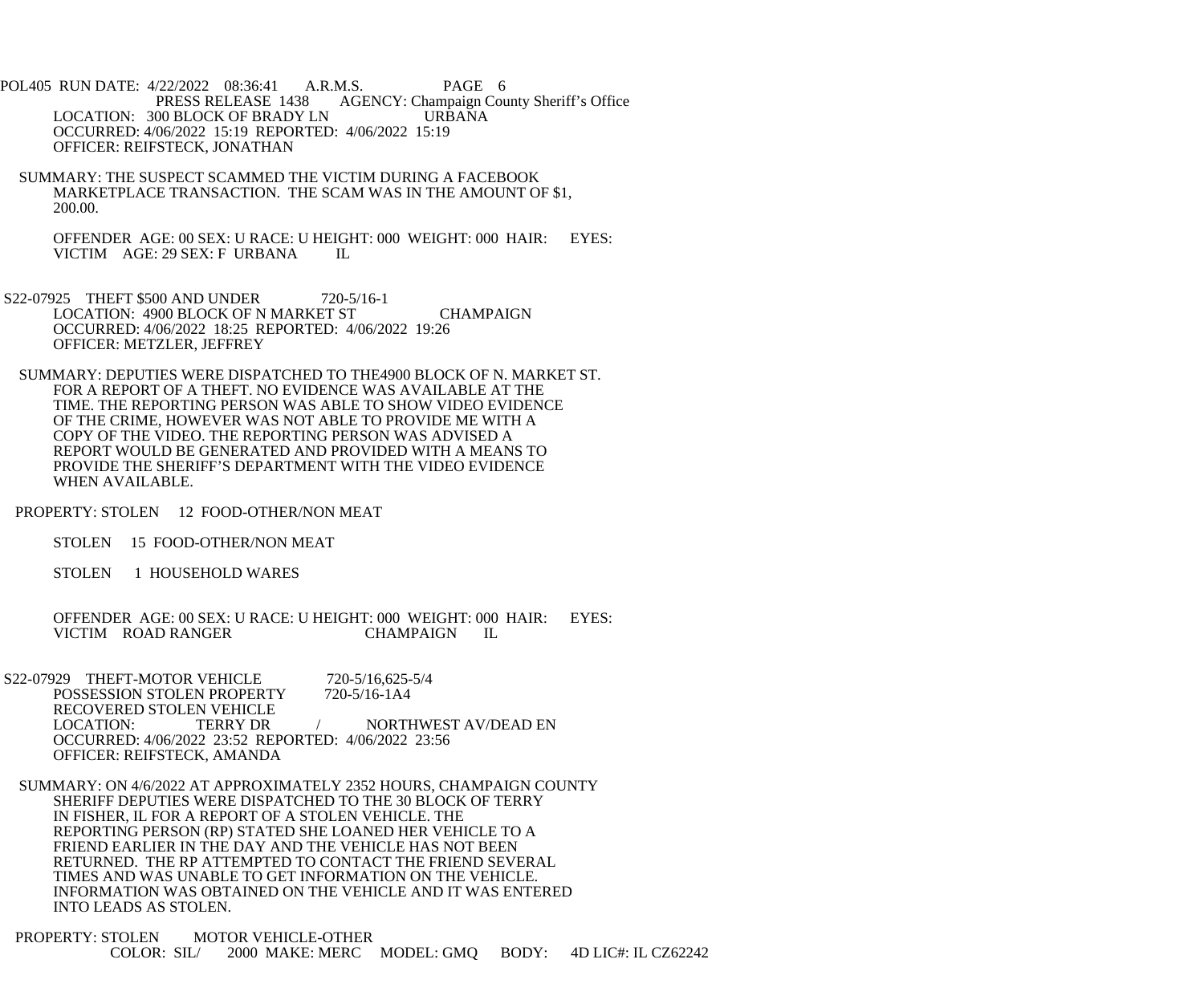POL405 RUN DATE: 4/22/2022 08:36:41 A.R.M.S. PAGE 7<br>PRESS RELEASE 1438 AGENCY: Champaign Cou AGENCY: Champaign County Sheriff's Office NONE MOTOR VEHICLE-OTHER<br>COLOR: SIL/ 2000 MAKE: 2000 MAKE: MERC MODEL: GMQ BODY: 4D LIC#: IL CZ62242

 PEOPLE: VICTIM SOCIETY OFFENDER AGE: 32 SEX: M VICTIM AGE: 31 SEX: F FISHER IL OFFENDER AGE: 00 SEX: RACE: HEIGHT: 412 WEIGHT: 120 HAIR: EYES:

ARRESTS: ALBRIGHT NICHOLAS J AGE: 32 SEX: M 405 E BAKER ST TUSCOLA IL<br>CHARGE: POSSESSION STOLEN PROPERTY 720-5/16-1A4 POSSESSION STOLEN PROPERT CHARGE: POSSESSION STOLEN PROPERTY 720-5/16-1A4 POSSESSION STOLEN PROPERT AT: 993 200 N BY: SELLEK, KYLE BY: SELLEK, KYLE

 S22-07990 BATTERY-DOMESTIC 720-5/12-3.2 LOCATION: 1900 BLOCK OF 3000 N RANTOUL OCCURRED: 4/07/2022 19:30 REPORTED: 4/07/2022 20:05 OFFICER: REIFSTECK, CHASE

 SUMMARY: ON THURSDAY (04/07/22) AT APPROXIMATELY 2006 HRS, CHAMPAIGN COUNTY DEPUTY SHERIFFS WERE DISPATCHED TO A RESIDENCE IN THE HARWOOD TOWNSHIP, FOR A PHYSICAL ALTERCATION THAT HAD OCCURRED BETWEEN TWO SIBLINGS. DURING THIS INCIDENT, IT WAS REPORTED THAT THE VICTIM'S SISTER HAD BATTERED HER WHILE VISITING AT HER PARENT'S RESIDENCE. THE SUSPECT WAS INTERVIEWED AND ADMITTED TO STRIKING HER SISTER. THE SUSPECT WAS PLACED UNDER ARREST FOR DOMESTIC BATTERY AND TRANSPORTED TO THE CHAMPAIGN COUNTY SATELLITE JAIL FOR HER CHARGES.

PEOPLE: VICTIM AGE: 35 SEX: F RANTOUL IL

ARRESTS: ECKER CHANNA J AGE: 33 SEX: F 1932 CR 3000 N RANTOUL IL CHARGE: BATTERY-DOMESTIC 720-5/12-3.2 BATTERY-DOMESTIC CHARGE: BATTERY-DOMESTIC 720-5/12-3.2 BATTERY-DOMESTIC<br>AT: BY: REIFSTECK. CHASE BY: REIFSTECK, CHASE

 S22-08014 NEIGHBORHOOD TROUBLE LOCATION: 2100 BLOCK OF 3000 N GIFFORD OCCURRED: 4/08/2022 7:55 REPORTED: 4/08/2022 7:57 OFFICER: VERCLER, JEFF

 SUMMARY: NEIGHBORHOOD PROBLEM AT THE TRAILER PARK LOCATED HERE. THE RP INTENDS TO ASK FOR A RESTRAINING ORDER.

 OFFENDER AGE: 40 SEX: M VICTIM AGE: 47 SEX: M RANTOUL IL<br>VICTIM AGE: 43 SEX: F RANTOUL IL VICTIM AGE: 43 SEX: F RANTOUL

S22-08085 BURGLARY FROM MOTOR VEHICLE 720-5/19-1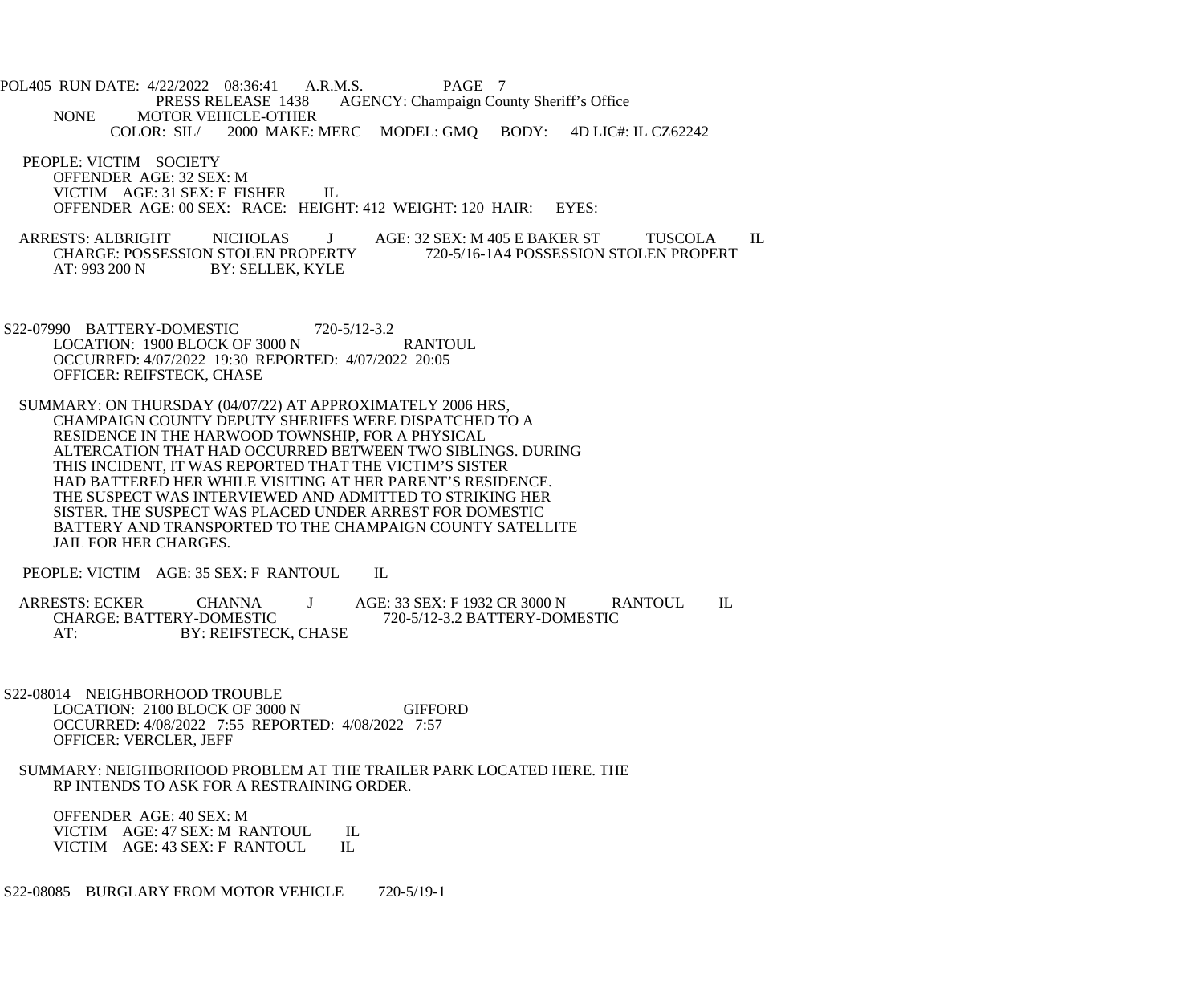POL405 RUN DATE: 4/22/2022 08:36:41 A.R.M.S. PAGE 8<br>PRESS RELEASE 1438 AGENCY: Champaign Cou AGENCY: Champaign County Sheriff's Office LOCATION: 1900 BLOCK OF PERKINS RD URBANA OCCURRED: 4/08/2022 19:00 REPORTED: 4/08/2022 21:37 OFFICER: STUCKEY, MATTHEW

- SUMMARY: ON 4/08/2022, DEPUTIES RESPONDED TO A THEFT CALL ON PERKINS ROAD IN URBANA TOWNSHIP. UPON ARRIVAL, DEPUTIES LEARNED THAT A FIREARM WAS STOLEN FROM THE VICTIMS VEHICLE. DEPUTIES WERE INFORMED THE WEAPON WAS IN A LOCK BOX WITH A FULLY LOADED MAGAZINE. DEPUTIES CANVASED THE AREA FOR CAMERAS AND INTERVIEWED NEIGHBORS BUT WERE UNABLE TO RECEIVE ANY INFORMATION. DEPUTIES WERE UNABLE TO LOCATE A SUSPECT OR SUSPECTS AT THIS TIME. DEPUTIES HAVE ENTERED THE FIREARM INTO LEADS AS STOLEN. NOTHING FURTHER TO REPORT AT THIS TIME.
- PROPERTY: STOLEN 1 SAFE
	- STOLEN 1 AIR RIFLE/PISTOL/BB GUN

 OFFENDER AGE: 00 SEX: U RACE: U HEIGHT: 000 WEIGHT: 000 HAIR: EYES: VICTIM AGE: 41 SEX: M URBANA IL

- S22-08100 BURGLARY 720-5/19-1 LOCATION: 2500 BLOCK OF E MAIN ST URBANA OCCURRED: 4/06/2022 17:00 REPORTED: 4/09/2022 11:16 OFFICER: SHAW, RYNE M
- SUMMARY: ON APRIL 9TH, 2022, DEPUTIES RESPONDED TO A RESIDENCE IN URBANA TOWNSHIP FOR A POSSIBLE BURGLARY. DEPUTIES ARRIVED ON SCENE AND SPOKE TO THE HOMEOWNER, WHO ADVISED ITEMS HAD BEEN TAKEN FROM HIS DETACHED GARAGE OVERNIGHT. DEPUTIES GATHERED THE INFORMATION AND TOOK A REPORT FOR THE MISSING ITEMS.

PROPERTY: STOLEN 1 SPEAKER

- STOLEN 2 BATTERY
- STOLEN 1 FLASHLIGHT
- STOLEN 1 POWER TOOL-SHOP

 OFFENDER AGE: 00 SEX: U RACE: U HEIGHT: 000 WEIGHT: 000 HAIR: EYES: VICTIM AGE: 50 SEX: M URBANA IL

S22-08118 OTHER TROUBLE/INFO RPT<br>LOCATION: E CHURCH ST

/ @ PRAIRIE ROSE LN OCCURRED: 4/09/2022 16:00 REPORTED: 4/09/2022 16:00 OFFICER: WELDON, MATTHEW

 SUMMARY: DISPATCHED TO A RESIDENTIAL NEIGHBORHOOD IN SAVOY IN REFERENCE TO A REPORT OF A SUSPECT GROPING THE VICTIM.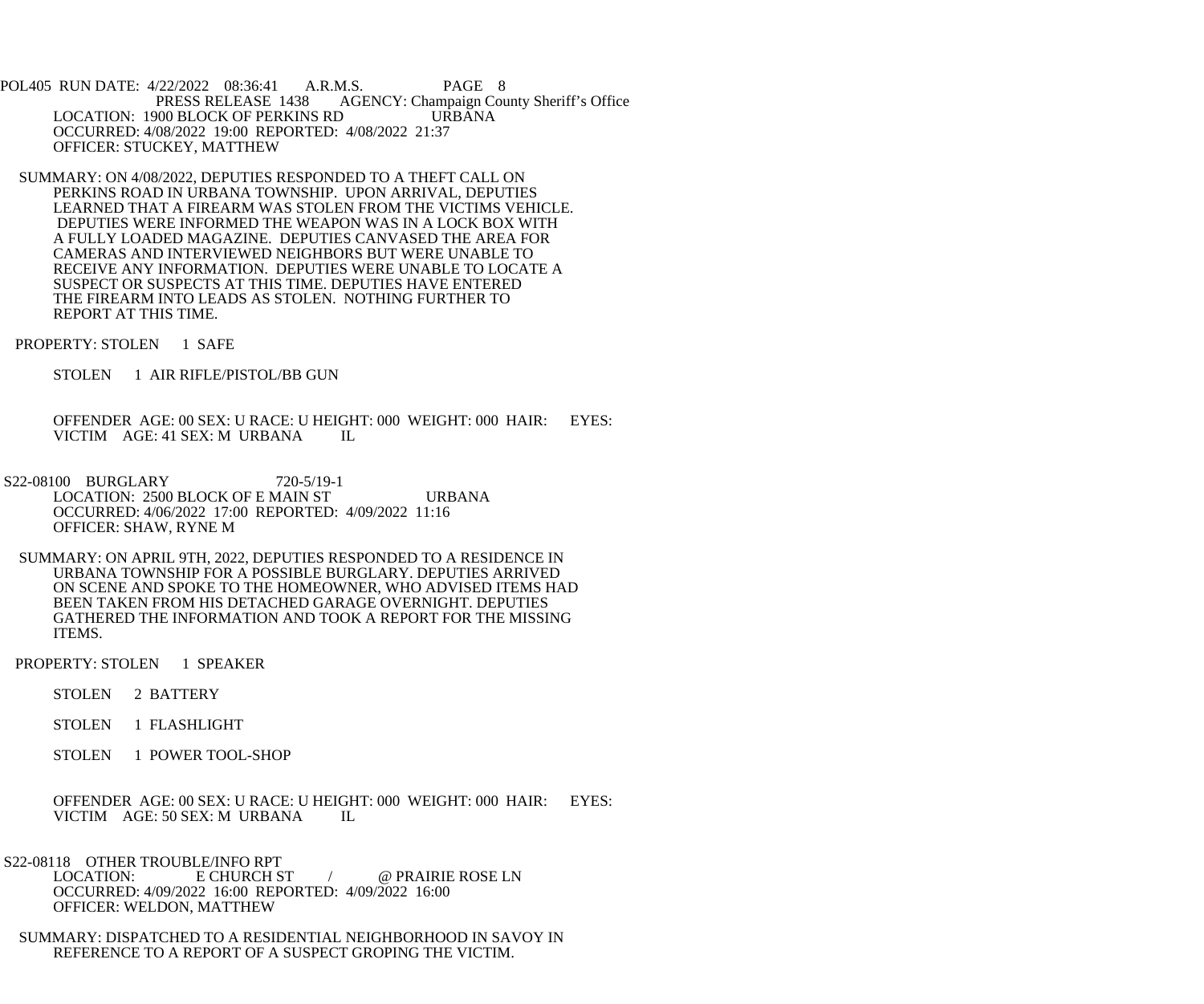- POL405 RUN DATE: 4/22/2022 08:36:41 A.R.M.S. PAGE 9 PRESS RELEASE 1438 AGENCY: Champaign County Sheriff's Office
	- OFFENDER AGE: 00 SEX: U RACE: U HEIGHT: 000 WEIGHT: 000 HAIR: EYES: VICTIM AGE: 45 SEX: F SAVOY IL
- S22-08121 ASSIST FIRE DEPT LOCATION: 1500 BLOCK OF 2650 E N OGDEN TWP OCCURRED: 4/09/2022 17:00 REPORTED: 4/09/2022 17:00 OFFICER: SHAW, RYNE M
- SUMMARY: ON APRIL 9TH, 2022, DEPUTIES RESPONDED TO A RURAL OGDEN ADDRESS FOR A WORKING FIRE. DEPUTIES ASSISTED THE RESPONDING FIRE DEPARTMENTS WITH SPEAKING TO THE RESIDENTS AND GATHERING INFORMATION TO FURTHER THEIR INVESTIGATION.
	- OFFENDER AGE: 00 SEX: U RACE: U HEIGHT: 000 WEIGHT: 000 HAIR: EYES: VICTIM AGE: 59 SEX: M OGDEN IL
- S22-08165 BATTERY-DOMESTIC 720-5/12-3.2 LOCATION: 300 BLOCK OF W CENTER ST SEYMOUR OCCURRED: 4/10/2022 8:20 REPORTED: 4/10/2022 8:21 OFFICER: SHAW, RYNE M
- SUMMARY: ON APRIL 10TH, 2022, AT APPROXIMATELY 0823 HOURS, DEPUTIES RESPONDED TO AN ADDRESS IN SEYMOUR FOR A POSSIBLE DOMESTIC. DEPUTIES SPOKE TO BOTH PARTIES AND A THIRD PARTY WITNESS. DEPUTIES AFFECTED AN ARREST AND TRANSPORTED ONE OF THE PARTIES INVOLVED TO THE JAIL.
- PEOPLE: VICTIM AGE: 25 SEX: F SEYMOUR IL
- ARRESTS: BARNES TRINITY N AGE: 27 SEX: F 311 W CENTER ST SEYMOUR IL<br>CHARGE: BATTERY-DOMESTIC 720-5/12-3.2 BATTERY-DOMESTIC 720-5/12-3.2 BATTERY-DOMESTIC AT: 311 W CENTER, SEYMOUR BY: SHAW, RYNE M
- S22-08167 FUGITIVE FROM JUSTICE 725 ILCS 225/2 LOCATION: 400 BLOCK OF S ORANGE ST LUDLOW OCCURRED: 4/10/2022 10:41 REPORTED: 4/10/2022 10:41 OFFICER: FLOYD,CODY L
- SUMMARY: ON 4/10/22 AT APPROXIMATELY 11:03 HOURS, CHAMPAIGN COUNTY SHERIFF'S DEPUTIES WERE DISPATCHED TO THE 400 BLOCK OF S. ORANGE ST. IN LUDLOW FOR THE REPORT OF A DOMESTIC DISPUTE. DEPUTIES INTERVIEWED INVOLVED PARTIES AND LEARNED THAT THIS WAS A VERBAL ONLY DISPUTE. BOTH INVOLVED PARTIES EACH HAD A WARRANT OUT OF COLORADO. THEY WERE ARRESTED ON THOSE WARRANTS AND TRANSPORTED TO THE CHAMPAIGN COUNTY SATELLITE JAIL.

## PEOPLE: VICTIM SOCIETY

ARRESTS: CUEVAS ELIEZER J AGE: 23 SEX: M 418 S ORANGE ST LUDLOW IL<br>CHARGE: FUGITIVE FROM JUSTICE 725 ILCS 225 FUGITIVE FROM JUSTICE JUSTICE<br>BY: FLOYD,CODY L AT: 418 S ORANGE ST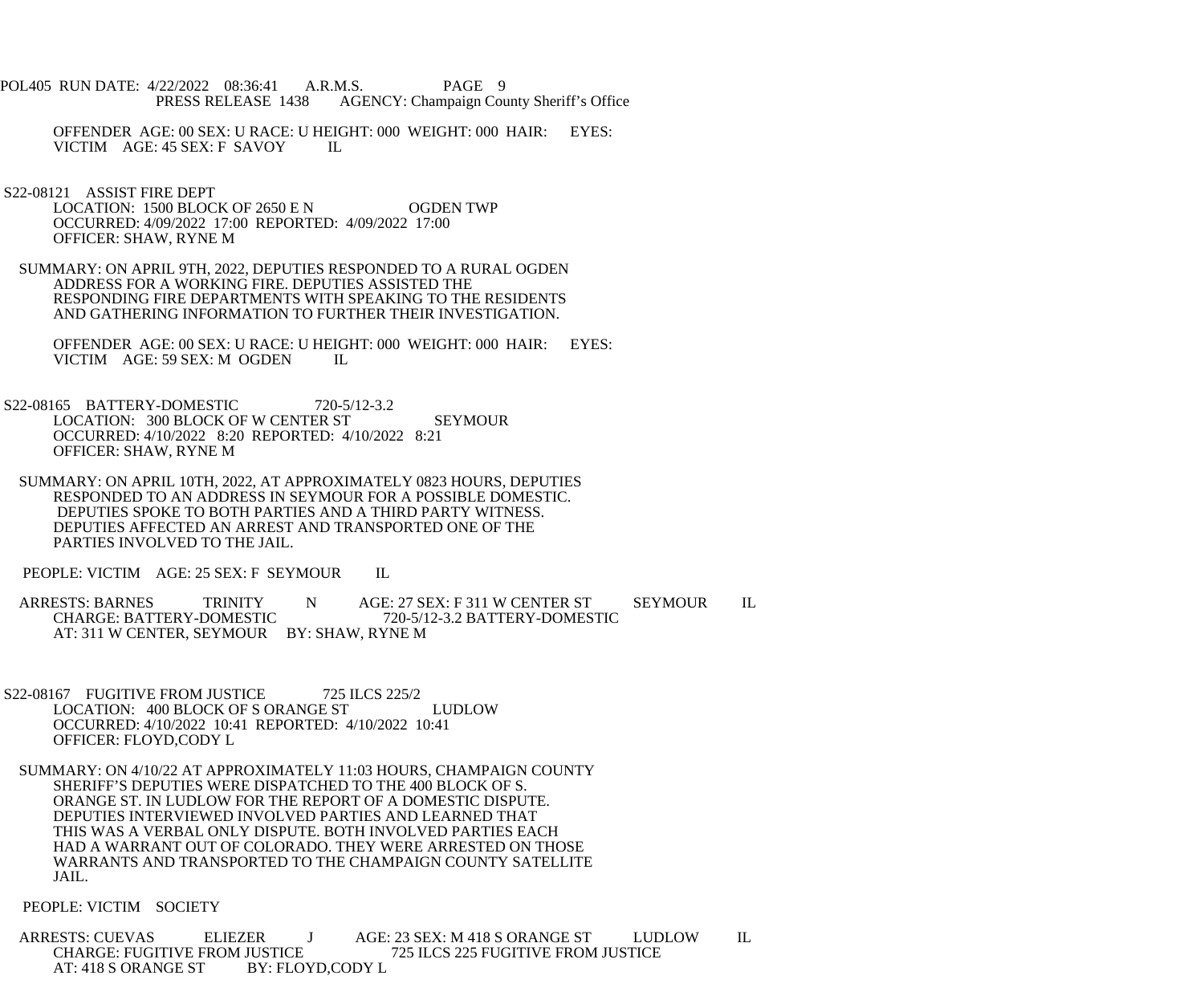POL405 RUN DATE: 4/22/2022 08:36:41 A.R.M.S. PAGE 10<br>PRESS RELEASE 1438 AGENCY: Champaign Cou 1438 AGENCY: Champaign County Sheriff's Office<br>E AGE: 25 SEX: F 418 S ORANGE LUD ESQUIVEL JAQUELINE E AGE: 25 SEX: F 418 S ORANGE LUDLOW IL CHARGE: FUGITIVE FROM JUSTICE<br>AT: 418 S ORANGE BY: FLOYD,CODY L BY: FLOYD,CODY L

- S22-08212 OTHER TROUBLE/INFO RPT LOCATION: 1900 BLOCK OF MEADOWLAKE DR MAHOMET OCCURRED: 4/08/2022 13:00 REPORTED: 4/10/2022 21:22 OFFICER: STUCKEY, MATTHEW
- SUMMARY: ON 04/10/2022, DEPUTIES RESPONDED TO A REPORT OF A DECEPTIVE PRACTICE IN MAHOMET TOWNSHIP. UPON ARRIVAL, DEPUTIES LEARNED THAT INDIVIDUALS WERE USING A FAKE COMPANY TO SOLICIT MONEY FOR WORK THEY DID NOT COMPLETE. DEPUTIES WERE ABLE TO GATHER LITTLE INFORMATION OF THE POSSIBLE SUSPECTS. NOTHING FURTHER TO REPORT AT THIS TIME.

 OFFENDER AGE: 00 SEX: U RACE: U HEIGHT: 000 WEIGHT: 000 HAIR: EYES: VICTIM AGE: 74 SEX: F MAHOMET IL

- S22-08214 POSS OF DRUG PARAPHERNALIA -ORD 720-600/3.5 ILLEGAL TRANSPORTATION CANNABIS AU 625-5/11-502.15 ABC<br>LOCATION: 00 BLOCK OF PERKINS RD / SPRING URBANA TOWNSHIP LOCATION: 00 BLOCK OF PERKINS RD / SPRING OCCURRED: 4/10/2022 21:50 REPORTED: 4/10/2022 21:52 OFFICER: PLOTNER, BRIAN
- SUMMARY: ON 4/10/22, CHAMPAIGN COUNTY DEPUTIES CONDUCTED A TRAFFIC STOP AND GAINED CONSENT TO SEARCH THE VEHICLE. THE SEARCH PRODUCED DRUG PARAPHERNALIA AND CANNABIS.
- PEOPLE: VICTIM SOCIETY OFFENDER AGE: 31 SEX: M
- ARRESTS: MOXLEY ZACHARY AGE: 31 SEX: M 2419 E GREEN ST URBANA IL CHARGE: ILLEGAL TRANSPORTATION CANNABIS AU AT: PERKINS/SPRING CIRCLE BY: PLOTNER, BRIAN<br>MOXLEY ZACHARY AGE: 31 SEX: M MOXLEY ZACHARY AGE: 31 SEX: M 2419 E GREEN ST URBANA IL CHARGE: POSS OF DRUG PARAPHERNALIA -ORD AT: PERKINS RD/SPRING CIRCLE BY: PLOTNER, BRIAN

 S22-08226 ASSIST FIRE DEPT LOCATION: 200 BLOCK OF SCOTTSWOOD DR URBANA OCCURRED: 4/10/2022 23:39 REPORTED: 4/10/2022 23:39 OFFICER: MAYO, NICHOLAS

 SUMMARY: ON 4/10/22, DEPUTIES RESPONDED TO A NEIGHBORHOOD IN URBANA TOWNSHIP FOR A REPORT OF POSSIBLE SHOTS FIRED. AFTER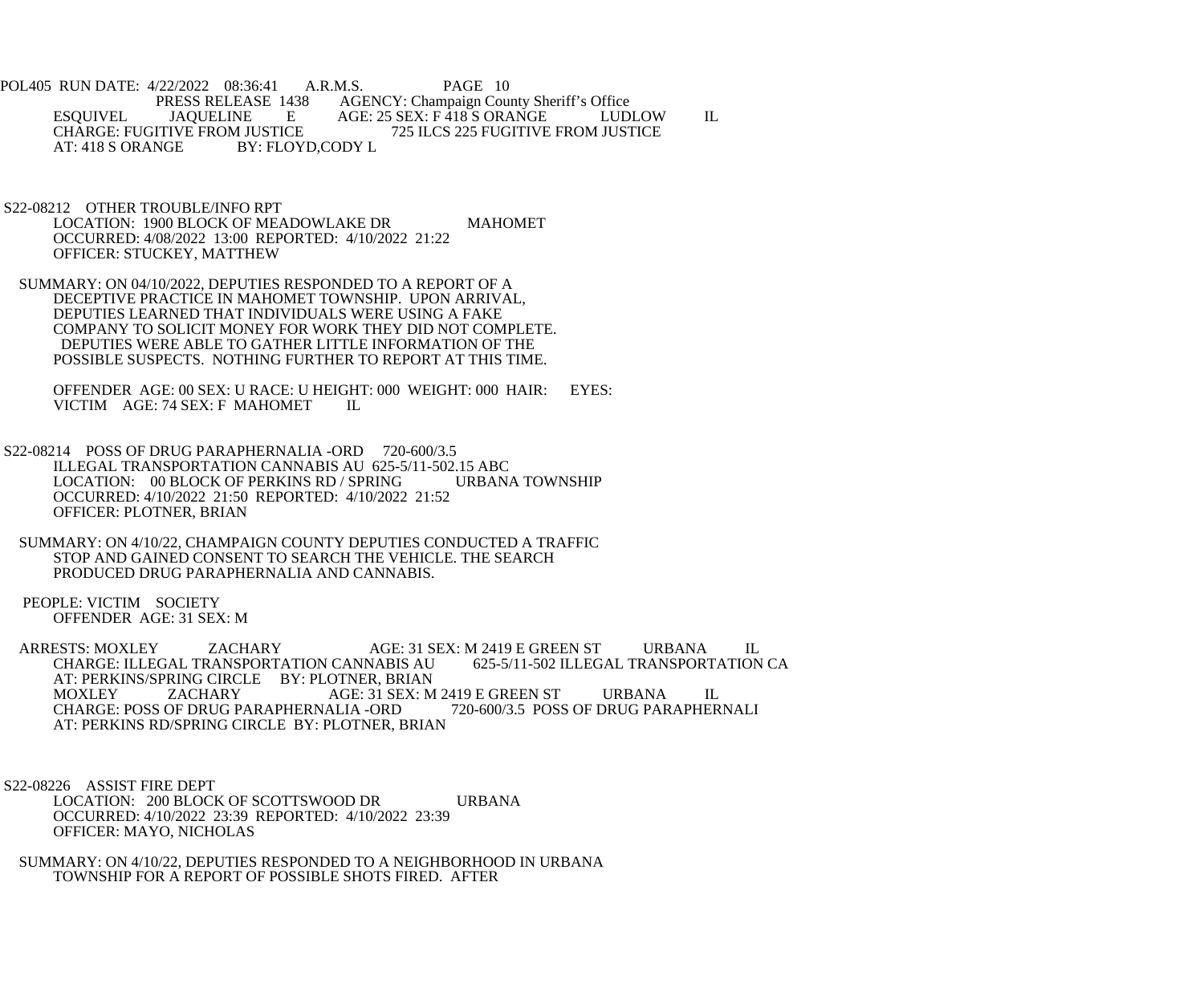POL405 RUN DATE: 4/22/2022 08:36:41 A.R.M.S. PAGE 11<br>PRESS RELEASE 1438 AGENCY: Champaign Cou AGENCY: Champaign County Sheriff's Office ARRIVING IN THE AREA, IT BECAME CLEAR THAT NO SHOTS WERE FIRED. AS I WAS CHECKING THE AREA, I OBSERVED A SMALL FIRE ON THE NORTH END OF OF A HOME IN THE AREA. AFTER I EXTINGUISHED THE FIRE, IT BECAME APPARENT THAT THE FIRE WAS INADVERTENTLY STARTED BY FIREWORKS. IT IS UNKNOWN AT THIS TIME WHO SET OFF THE FIREWORKS.

 OFFENDER AGE: 00 SEX: U RACE: U HEIGHT: 000 WEIGHT: 000 HAIR: EYES: VICTIM AGE: 32 SEX: F URBANA IL<br>VICTIM AGE: 52 SEX: M TUSCOLA IL VICTIM AGE: 52 SEX: M TUSCOLA

S22-08305 WARRANT-IN STATE<br>LOCATION: RICHARD DR / PERKINS RD/GURTH DR OCCURRED: 4/11/2022 17:30 REPORTED: 4/11/2022 17:34 OFFICER: MCCALLISTER, MARK

 SUMMARY: ON 04/11/22 AT 1733 HOURS CHAMPAIGN COUNTY SHERIFF DEPUTIES RESPONDED TO AN ADDRESS IN URBANA TOWNSHIP FOR A DOMESTIC. UPON ARRIVAL DEPUTIES LEARNED THAT THE DOMESTIC WAS VERBAL ONLY OVER CHILD CUSTODY ISSUES AND NEVER BECAME PHYSICAL. WHILE ON SCENE DEPUTIES LEARNED THAT THE MALE HALF OF THIS DISAGREEMENT WAS WANTED ON A CHAMPAIGN COUNTY WARRANT. SUSPECT WAS ARRESTED ON THIS WARRANT AND TRANSPORTED TO THE CHAMPAIGN COUNTY SATELLITE JAIL IN URBANA.

 PEOPLE: VICTIM SOCIETY-WARRANTS/RECOVERED PROPERTY OFFENDER AGE: 35 SEX: M

ARRESTS: GREEN ANTHONY KEITH AGE: 35 SEX: M 32 ROWENA URBANA IL CHARGE: WARRANT WARRANT WARRANT-IN STATE WARRANT WARRANT-IN STATE AT: 32 ROWENA BY: MCCALLISTER, MARK

 S22-08328 THEFT \$500 AND UNDER 720-5/16-1 CONSPIRE LOCATION: 300 BLOCK OF BURWASH AV SAVOY OCCURRED: 4/09/2022 12:00 REPORTED: 4/11/2022 20:39 OFFICER: WELDON, MATTHEW

 SUMMARY: DISPATCHED TO A SAVOY NURSING HOME IN REFERENCE TO A STOLEN BILLFOLD.

PROPERTY: STOLEN 1 DRIVERS LICENSE

STOLEN 1 PURSE OR WALLET

STOLEN 1 CHECKS/BONDS NEGOTIABLE

STOLEN 1 CREDIT/DEBIT/GAS CARDS

STOLEN 1 IDENTIFICATION ITEMS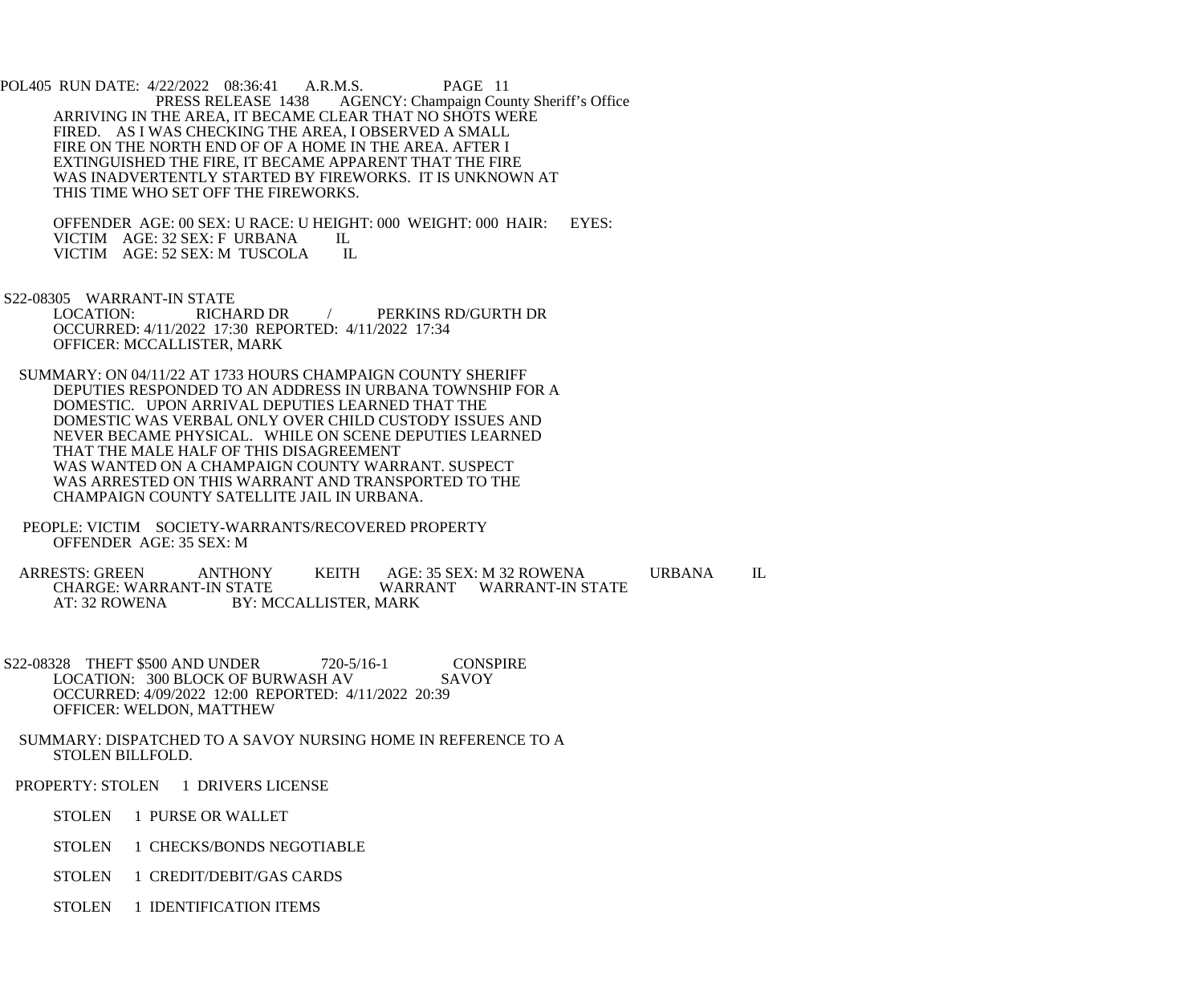POL405 RUN DATE: 4/22/2022 08:36:41 A.R.M.S. PAGE 12<br>PRESS RELEASE 1438 AGENCY: Champaign Cou AGENCY: Champaign County Sheriff's Office STOLEN 25 CURRENCY-NOT CHECKS/BOND

 OFFENDER AGE: 00 SEX: U RACE: U HEIGHT: 000 WEIGHT: 000 HAIR: EYES: VICTIM AGE: 76 SEX: F SAVOY IL

- S22-08430 RESIST/OBS CORRECT/POLICE/FIRE 720-5/31-1<br>LOCATION: 100 BLOCK OF E MAIN URBANA LOCATION: 100 BLOCK OF E MAIN OCCURRED: 4/12/2022 4:20 REPORTED: 4/12/2022 4:20 OFFICER: GORE, CHRISTOPHER
- SUMMARY: ARRESTED FOR RESISTING WITH OFFICER INJURY
- PEOPLE: VICTIM SOCIETY
- ARRESTS: PHILLIPS LAMAR DESHAWN AGE: 26 SEX: M HOMELESS ULL CHARGE: RESIST/OBS CORRECT/POLICE/FIRE 720-5/31-1 RESIST/OBS CORRECT/POLICE CHARGE: RESIST/OBS CORRECT/POLICE/FIRE<br>AT: 101 E MAIN BY: GORE, CHRISTOPH **BY: GORE, CHRISTOPHER**
- S22-08391 CRIMINAL DAMAGE TO PROPERTY 720-5/21-1 LOCATION: 400 BLOCK OF ELLEN ST OCCURRED: 4/11/2022 21:00 REPORTED: 4/12/2022 10:27 OFFICER: REIFSTECK, BRANDON
- SUMMARY: SUSPECT CUT TIRE VALVE STEM ON VICTIM VEHICLE. CAUSED TIRE TO GO FLAT.
- PROPERTY: DAMAGED 1 TIRE

 OFFENDER AGE: 40 SEX: F VICTIM AGE: 38 SEX: F CHAMPAIGN IL

- S22-08400 WARRANT-IN STATE LOCATION: 100 BLOCK OF E MAIN ST URBANA OCCURRED: 4/12/2022 11:20 REPORTED: 4/12/2022 11:20 OFFICER: WELCH, RICHARD KEITH
- SUMMARY: ARRESTING WANTED SUBJECT, FOR CHAMPAIGN COUNTY WARRANT 22-CF-428, FOR ATTEMPTED MURDER.

PEOPLE: VICTIM SOCIETY-WARRANTS/RECOVERED PROPERTY

ARRESTS: YOUNG AARON B AGE: 22 SEX: M 3609 BOULDER RIDGE DR CHAMPAIGN IL CHARGE: WARRANT-IN STATE WARRANT WARRANT-IN STATE<br>AT: 101 E MAIN BY: WELCH, RICHARD KEITH BY: WELCH, RICHARD KEITH

S22-08440 BATTERY-DOMESTIC 720-5/12-3.2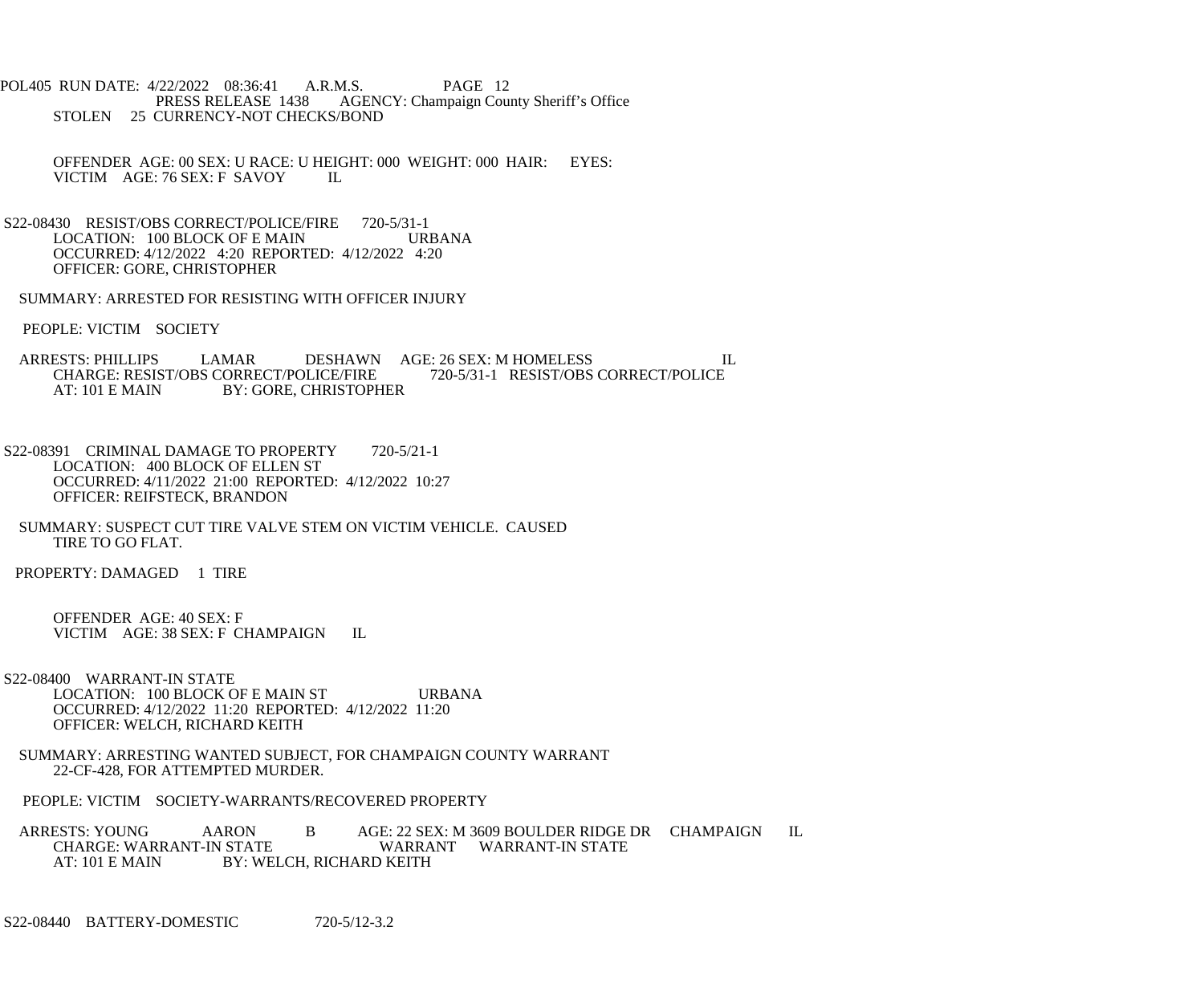POL405 RUN DATE: 4/22/2022 08:36:41 A.R.M.S. PAGE 13<br>PRESS RELEASE 1438 AGENCY: Champaign Cou S RELEASE 1438 AGENCY: Champaign County Sheriff's Office<br>FOUNTAIN VALLEY / LIBERTY AV/LIBERTY A LOCATION: FOUNTAIN VALLEY / LIBERTY AV/LIBERTY A OCCURRED: 4/12/2022 19:14 REPORTED: 4/12/2022 19:14 OFFICER: REIFSTECK, AMANDA

 SUMMARY: ON 4/12/2022 AT APPROXIMATELY 1914 HOURS, CHAMPAIGN COUNTY SHERIFF DEPUTIES WERE DISPATCHED TO THE 70 BLOCK OF FOUNTAIN VALLEY IN RANTOUL, IL FOR A REPORT OF DOMESTIC BATTERY BETWEEN A MALE AND FEMALE. UPON ARRIVAL, DEPUTIES SPOKE WITH THE MALE VICTIM AND HIS SISTER AND OBTAINED STATEMENTS. DEPUTIES CLEARED AND MET THE FEMALE PARTY AT A FAMILY MEMBERS HOUSE AND OBTAINED A STATEMENT. THE FEMALE WAS TAKEN INTO CUSTODY FOR DOMESTIC BATTERY AND BOOKED AT THE SATELLITE JAIL.

PEOPLE: VICTIM AGE: 26 SEX: M RANTOUL IL

ARRESTS: LOGAN SIERRA L AGE: 20 SEX: F 219 W BELLE APT 7 RANTOUL IL CHARGE: BATTERY-DOMESTIC 720-5/12-3.2 BATTERY-DOMESTIC CHARGE: BATTERY-DOMESTIC 720-5/12-3.2 BATTERY-DOMESTIC<br>AT: 1109 E CHAMPAIGN BY: REIFSTECK, AMANDA BY: REIFSTECK, AMANDA

 S22-08442 BATTERY-DOMESTIC 720-5/12-3.2 LOCATION: 2400 BLOCK OF E ELM ST URBANA OCCURRED: 4/12/2022 19:35 REPORTED: 4/12/2022 19:39 OFFICER: BIALESCHKI, DOUG

 SUMMARY: DOMESTIC BETWEEN MOTHER / DAUGHTER. R-P CLAIMED MOTHER PULLED HER HAIR AND PULLED A KNIFE ON HER. BROTHER DID NOT CORROBORATE THAT. PARTIES SEPARATED FOR THE NIGHT.

 OFFENDER AGE: 38 SEX: F VICTIM AGE: 19 SEX: F URBANA IL

 S22-08457 THEFT OF MOTOR VEH PARTS & ACCESS 625-5/4-102 & 103 LOCATION: 200 BLOCK OF SCOTTSWOOD DR URBANA OCCURRED: 4/10/2022 23:30 REPORTED: 4/13/2022 0:24 OFFICER: METZLER, JEFFREY

 SUMMARY: DEPUTIES WERE DISPATCHED TO THE 200 BLOCK OF SCOTTSWOOD DR, FOR A REPORT OF A THEFT OF A LICENSE PLATE. VICTIM DID NOT HAVE ANY SUSPECT INFORMATION. LICENSE PLATE WAS ENTERED INTO LEADS AS STOLEN.

 OFFENDER AGE: 00 SEX: U RACE: U HEIGHT: 000 WEIGHT: 000 HAIR: EYES: VICTIM AGE: 32 SEX: F URBANA IL

 S22-08507 WARRANT-IN STATE LOCATION: 500 BLOCK OF S DUNLAP AVE SAVOY OCCURRED: 4/13/2022 13:17 REPORTED: 4/13/2022 13:22 OFFICER: PRYOR, BILLY

SUMMARY: THE SUSPECT WAS ARRESTED ON TWO WARRANT.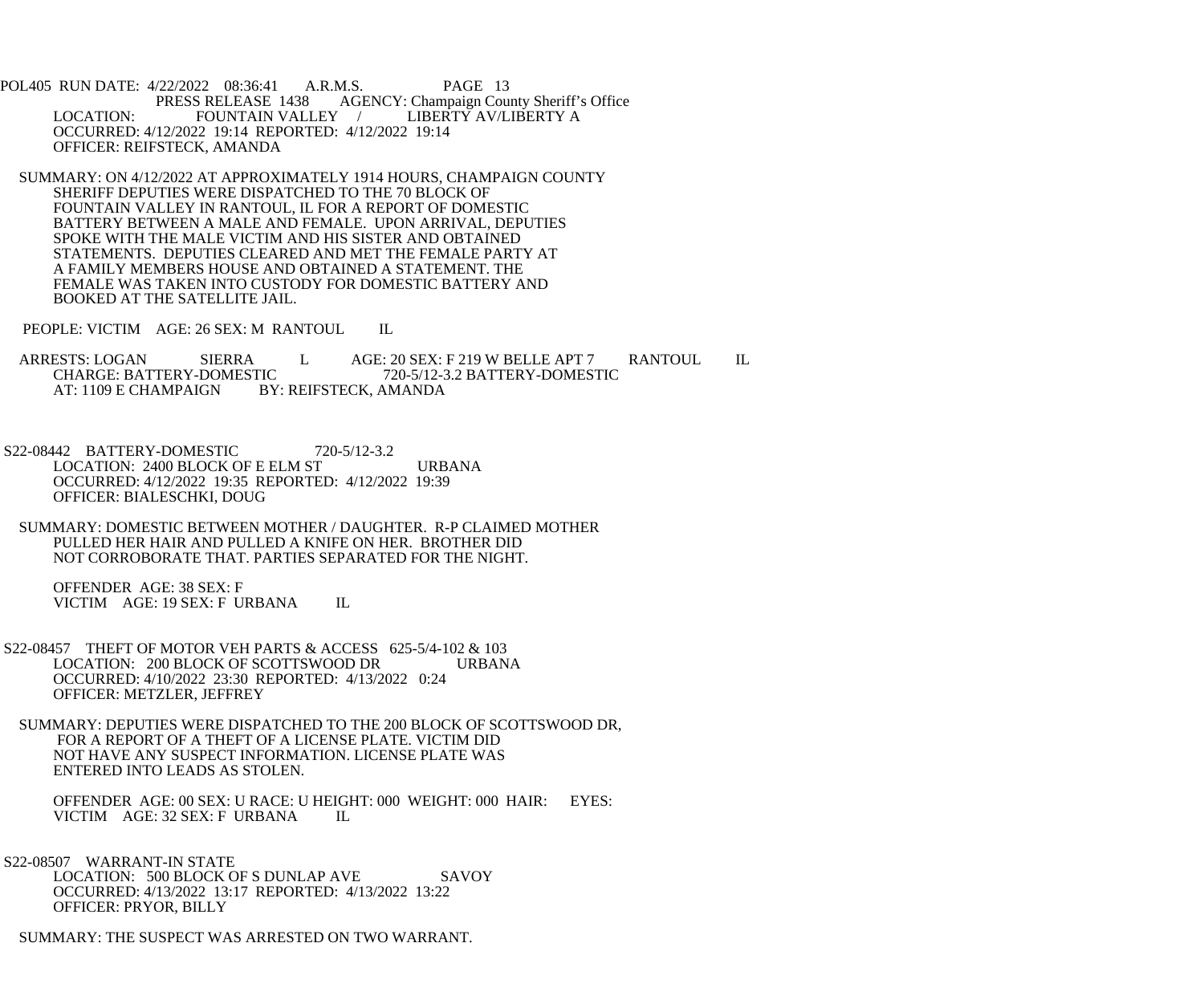## POL405 RUN DATE: 4/22/2022 08:36:41 A.R.M.S. PAGE 14<br>PRESS RELEASE 1438 AGENCY: Champaign Cou AGENCY: Champaign County Sheriff's Office

## PEOPLE: VICTIM SOCIETY-WARRANTS/RECOVERED PROPERTY

ARRESTS: WIRTH NICHOLAS R AGE: 25 SEX: M 1858 VALLEY RD CHAMPAIGN IL CHARGE: WARRANT WARRANT WARRANT-IN STATE CHARGE: WARRANT-IN STATE WARRANT WARRANT-IN STATE<br>AT: 505 S DUNLAP BY: PRYOR. BILLY BY: PRYOR, BILLY

 S22-08530 WARRANT-IN STATE LOCATION: 100 BLOCK OF DEWEY ST URBANA OCCURRED: 4/13/2022 18:17 REPORTED: 4/13/2022 18:17 OFFICER: KEYES, CHELSEY

 SUMMARY: DEPUTIES RESPONDED TO A REMOVE SUBJECT CALL. THE SUBJECT TO BE REMOVED WAS WANTED ON TWO OUT OF COUNTY WARRANTS AND WAS SUBSEQUENTLY ARRESTED.

PEOPLE: VICTIM SOCIETY-WARRANTS/RECOVERED PROPERTY

ARRESTS: OSBORNE NICHOLE M AGE: 42 SEX: F 2302 MORELAND BLVD CHAMPAIGN IL<br>CHARGE: WARRANT-IN STATE WARRANT WARRANT-IN STATE WARRANT WARRANT-IN STATE AT: 106 DEWEY BY: KEYES, CHELSEY

 S22-08593 DRIVING UNDER SUSPENDED LICENSE 625-5/6-303 EXPIRED REGISTRATION 625-5/3-413F<br>UNLAWFUL USE REG(WRONG VEH) 625-5/4-104A4 UNLAWFUL USE REG(WRONG VEH) LOCATION: 2300 BLOCK OF WINCHESTER DR CHAMPAIGN OCCURRED: 4/14/2022 11:51 REPORTED: 4/14/2022 11:51 OFFICER: LIVINGSTON, ANDREW

 SUMMARY: ON 4/14/2022, CHAMPAIGN COUNTY SHERIFF DEPUTIES CONDUCTED A TRAFFIC STOP IN THE 2300 BLOCK OF WINCHESTER DR. IN CHAMPAIGN. DEPUTIES LEARNED THAT THE DRIVER OF THE VEHICLE WAS DRIVING UNDER A SUSPENDED LICENSE. THE DRIVER WAS ARRESTED AND TRANSPORTED TO THE SATELLITE JAIL.

PEOPLE: VICTIM SOCIETY

ARRESTS: ZOCH SHERRY LEE AGE: 43 SEX: F 4809 W WINDSOR RD B6 CHAMPAIGN IL<br>CHARGE: DRIVING UNDER SUSPENDED LICENSE 625-5/6-303 DRIVING UNDER SUSPENDED L CHARGE: DRIVING UNDER SUSPENDED LICENSE 625-5<br>AT: WINCHESTER/WINDSOR BY: LIVINGSTON, ANDREW AT: WINCHESTER/WINDSOR BY: LEE ZOCH SHERRY LEE AGE: 43 SEX: F 4809 W WINDSOR RD B6 CHAMPAIGN IL<br>CHARGE: EXPIRED REGISTRATION 625-5/3-413F EXPIRED REGISTRATION ON 625-5/3-413F EXPIRED REGISTRATION BY: LIVINGSTON, ANDREW AT: WINCHESTER/WINDSOR BY: LIVINGSTON, ANDREW ZOCH SHERRY LEE AGE: 43 SEX: F 4809 W WINDSOR RD B6 CHAMPAIGN IL CHARGE: UNLAWFUL USE REG(WRONG VEH) 625-5/4-104A UNLAWFUL USE REG(WRONG V WRONG VEH) 625-5/4-104A UNLAWFUL USE REG(WRONG VEH) 625-5/4-104A UNLAWFUL USE REG(WRONG VE AT: WINCHESTER/WINDSOR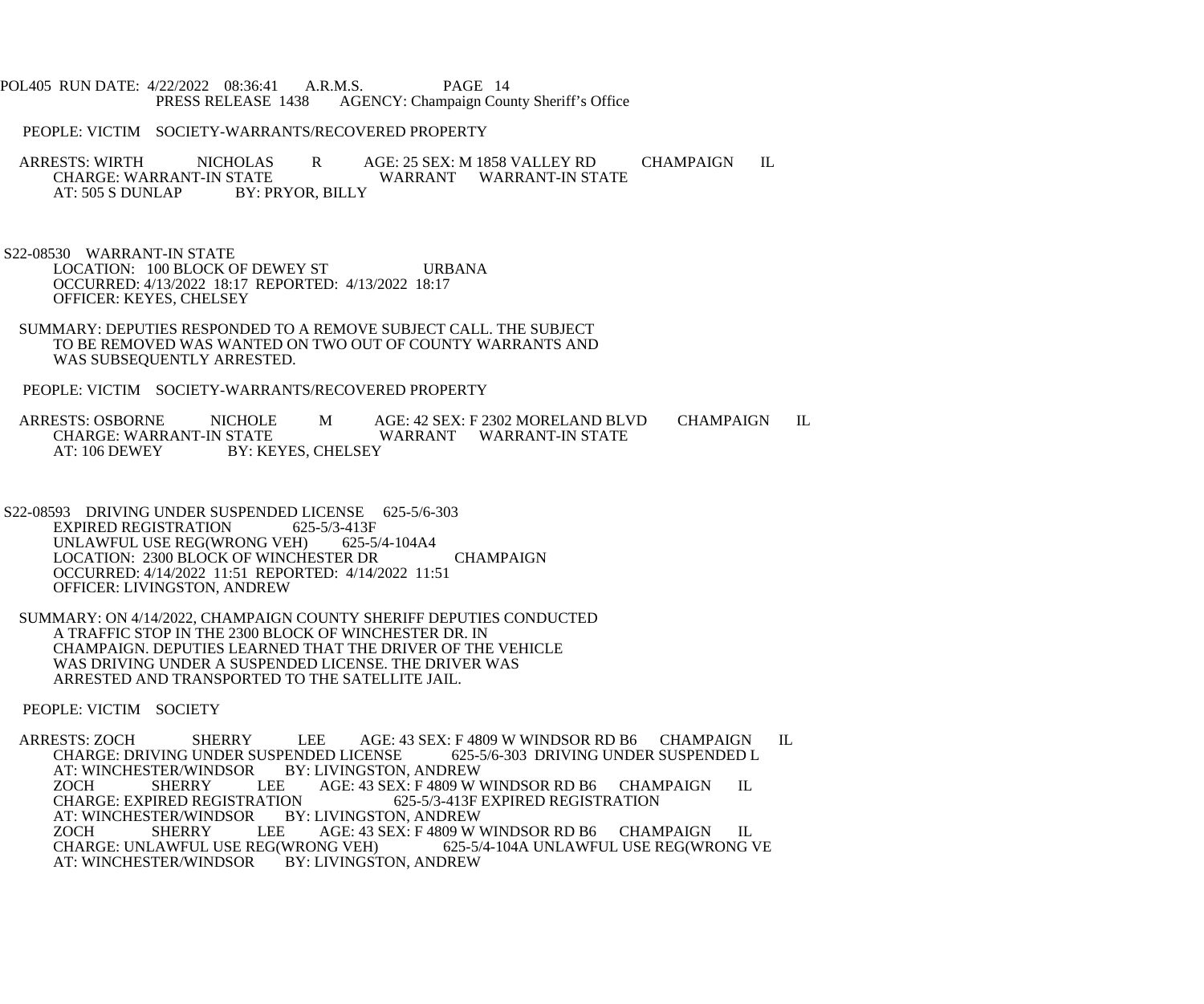POL405 RUN DATE: 4/22/2022 08:36:41 A.R.M.S. PAGE 15 PRESS RELEASE 1438 AGENCY: Champaign County Sheriff's Office

- S22-08614 BURGLARY RESIDENTIAL 720-5/19-3<br>TRESPASS-RESIDENCE 720-5/19-4 TRESPASS-RESIDENCE<br>LOCATION: FO FOUNTAIN VALLEY / LIBERTY AV/LIBERTY A OCCURRED: 4/14/2022 16:48 REPORTED: 4/14/2022 16:48 OFFICER: FLOYD,CODY L
- SUMMARY: ON 4/14/22 AT APPROXIMATELY 16:49 HOURS, CHAMPAIGN COUNTY SHERIFF'S DEPUTIES WERE DISPATCHED TO THE FOUNTAIN VALLEY TRAILER PARK IN RANTOUL TOWNSHIP FOR THE REPORT OF A DOMESTIC DISTURBANCE. INVOLVED PARTIES AND A WITNESS WERE INTERVIEWED. THE SUSPECT WAS ARRESTED FOR RESIDENTIAL BURGLARY AND CRIMINAL TRESPASS TO A RESIDENCE, AND THEY WERE THEN TRANSPORTED TO THE CHAMPAIGN COUNTY SATELLITE JAIL.

PEOPLE: VICTIM AGE: 39 SEX: F RANTOUL IL

ARRESTS: SCOTT LARRY OCTAVIOUS AGE: 44 SEX: M 52 FOUNTAIN VALLEY RANTOUL IL<br>CHARGE: BURGLARY RESIDENTIAL 720-5/19-3 BURGLARY RESIDENTIAL VIAL 720-5/19-3 BURGLARY RESIDENTIAL<br>BY: FLOYD,CODY L AT: 52 FOUNTAIN VALLEY SCOTT LARRY OCTAVIOUS AGE: 44 SEX: M 52 FOUNTAIN VALLEY RANTOUL IL CHARGE: TRESPASS-RESIDENCE 720-5/19-4 TRESPASS-RESIDENCE CE<br>BY: FLOYD,CODY L<br>EXECTION L AT: 52 FOUNTAIN VALLEY

- S22-08661 BURGLARY 720-5/19-1 LOCATION: 1300 BLOCK OF EASTERN AV URBANA OCCURRED: 4/13/2022 23:30 REPORTED: 4/15/2022 13:16 OFFICER: FERRIMAN, RICHARD
- SUMMARY: RP CALLED TO REPORT A BURGLARY TO HIS SHED ON HIS PROPERTY. RP ADVISED ENTRY WAS FORCED INTO THE SHED AND ITEMS WERE TAKEN. RP HAD FIXED THE REPAIRS BEFORE CALLING 911.
	- OFFENDER AGE: 00 SEX: U RACE: U HEIGHT: 000 WEIGHT: 000 HAIR: EYES: VICTIM AGE: 54 SEX: M URBANA IL
- S22-08789 THEFT-MOTOR VEHICLE 720-5/16,625-5/4 CONSPIRE<br>LOCATION: 100 BLOCK OF STERLING CT SAVOY LOCATION: 100 BLOCK OF STERLING CT OCCURRED: 4/16/2022 12:00 REPORTED: 4/17/2022 16:16 OFFICER: WELDON, MATTHEW
- SUMMARY: DISPATCHED TO A SAVOY RESIDENCE IN REFERENCE TO A STOLEN VEHICLE REPORT. THE VICTIM'S VEHICLE WAS TAKEN WITHOUT PERMISSION BY A FRIEND.
- PROPERTY: STOLEN AUTO<br>COLOR: BLU/ 2016 MAKE: KIA MODEL: RIO BODY: PC LIC#: IL DJ39963

OFFENDER AGE: 22 SEX: M